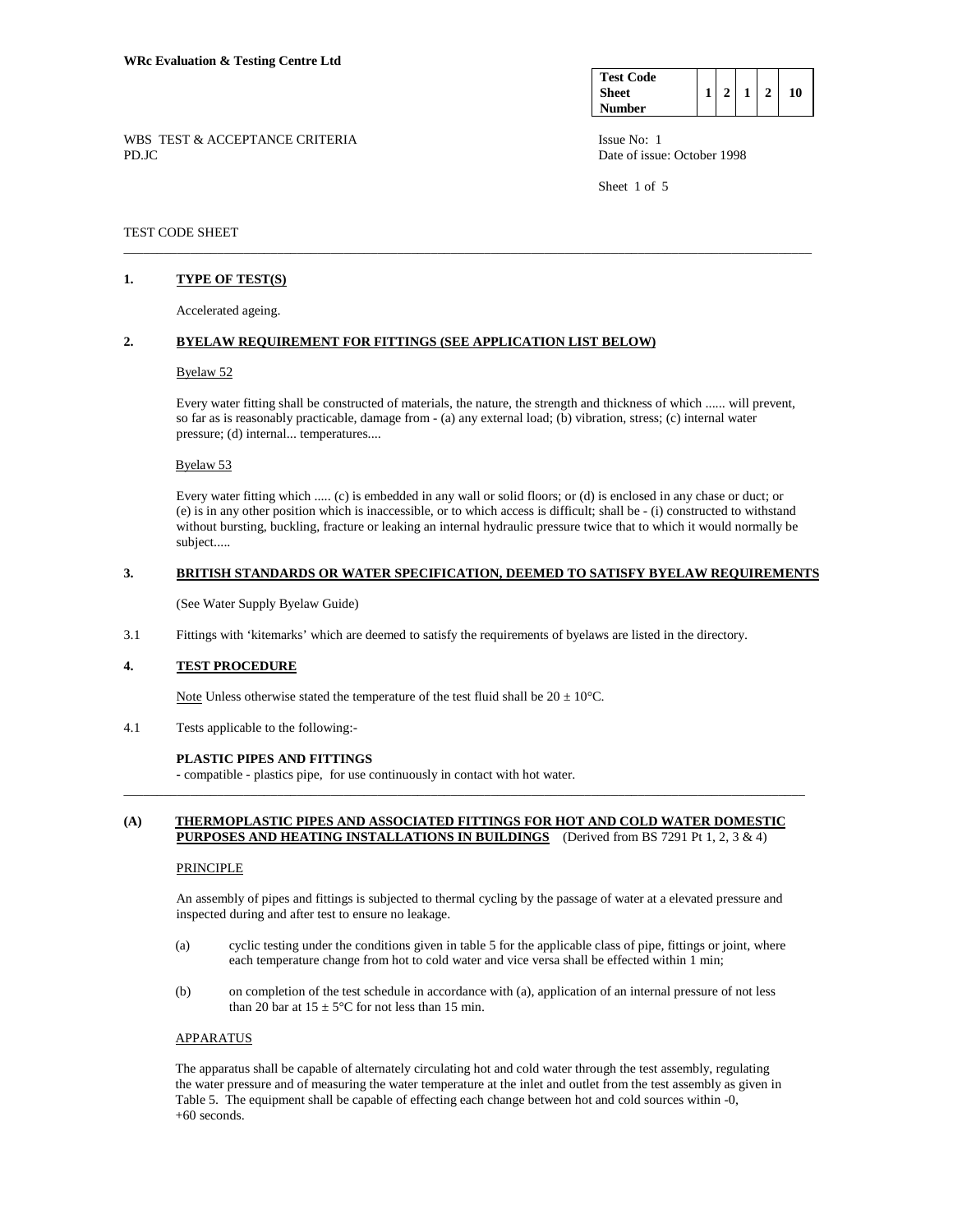| <b>Test Code</b> |                |                |              |    |
|------------------|----------------|----------------|--------------|----|
| <b>Sheet</b>     | 2 <sub>1</sub> | 1 <sup>1</sup> | $\mathbf{2}$ | 10 |
| Number           |                |                |              |    |

**ISSUE No: 1** Date of Issue: October 1998

Sheet 2 of 5

## TEST METHOD

## TEST ASSEMBLY

 The assembly shall consist of pipe and fittings joined and clipped in accordance with the manufacturers recommended instructions. Where a range of fittings is available the assembly shall comprise a representative selection of sizes and configurations manufactured or recommended by the manufacturer and arranged so that the sizes under test increase sequentially in the direction of flow, for example as shown in fig 2.

\_\_\_\_\_\_\_\_\_\_\_\_\_\_\_\_\_\_\_\_\_\_\_\_\_\_\_\_\_\_\_\_\_\_\_\_\_\_\_\_\_\_\_\_\_\_\_\_\_\_\_\_\_\_\_\_\_\_\_\_\_\_\_\_\_\_\_\_\_\_\_\_\_\_\_\_\_\_\_\_\_\_\_\_\_\_\_\_\_\_\_\_\_\_\_\_\_\_\_\_\_\_\_

## (i) **Systems using rigid pipes**

The test assembly shall be in accordance with figure 2 where:

- (a) the free length of vertical pipes shall be at least 2 m;
- (b) the free length of horizontal pipes shall be at least 3 m;
- (c) the total number of fittings shall be not less than 20 and shall include one or more of each of the following types of fittings.
	- (1) straight connector;
	- $(2)$  90° elbow;
	- (3)  $90^\circ$  tee;
	- (4) plastic to metal transition fitting.

 If a manufacturer recommends a particular installation practice, for example an expansion loop, bend clip or cold bend, it shall be included in the test.



NOTE 2. Free length of vertical pipes is at least  $2 \text{ m}$ .<br>NOTE 3. Free length of horizontal pipe is at least  $3 \text{ m}$ 

Figure 2. Test assembly for systems based on rigid pipes

| <b>Test Code</b> |
|------------------|
|------------------|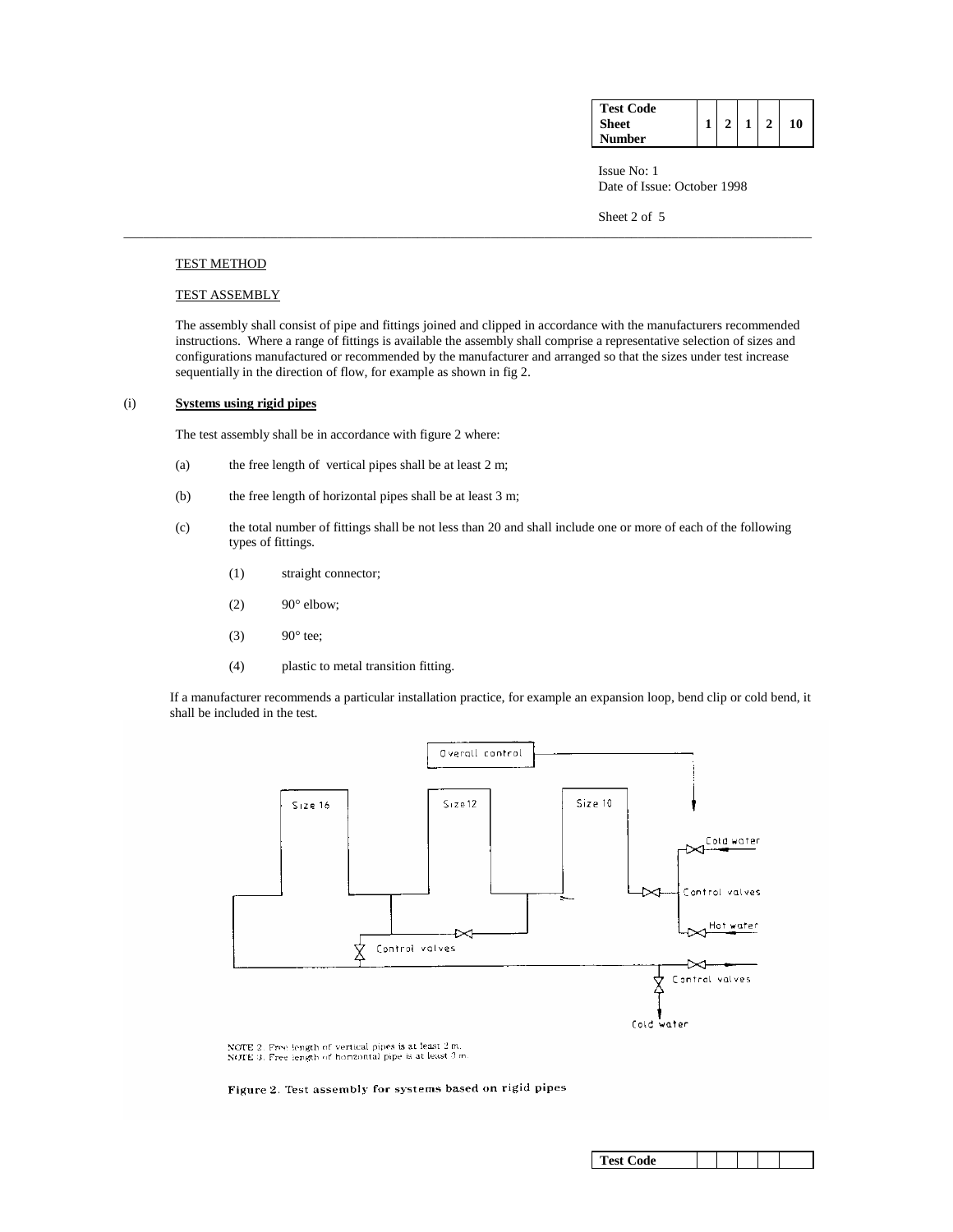| $\mathbf{C}$<br>eet |  | - | 10 |
|---------------------|--|---|----|
| Number              |  |   |    |

**ISSUE No: 1** Date of Issue: October 1998

Sheet 3 of 5

## (ii) **Systems using flexible pipes**

The test assembly shall include:

 (a) at least one pair of pre-stressed pipes linked by a straight connector, incorporated in accordance with Figure 3 (see branch A) and stressed in accordance with section pre-stressing within this document, where the free length of each such combination shall be  $3 m \pm 5 mm$ ,

\_\_\_\_\_\_\_\_\_\_\_\_\_\_\_\_\_\_\_\_\_\_\_\_\_\_\_\_\_\_\_\_\_\_\_\_\_\_\_\_\_\_\_\_\_\_\_\_\_\_\_\_\_\_\_\_\_\_\_\_\_\_\_\_\_\_\_\_\_\_\_\_\_\_\_\_\_\_\_\_\_\_\_\_\_\_\_\_\_\_\_\_\_\_\_\_\_\_\_\_\_\_\_

- (b) at least two straight pipes each free to move when incorporated in accordance with figure 3 (see branch B) and each having a free length of  $300 \pm 5$ mm;
- (c) at least one bent pipe, in accordance with figure 4, with each supported only by its ends when incorporated in accordance with figure 3 such that the free length of the pipe lies in the range 27d<sub>e</sub> to 28d<sub>e</sub> is the nominal outside diameter of the pipe.



All dimensions are in millimetres.

Figure 3. Test assembly for systems based on flexible pipes

| <b>Test Code</b> |  |  |   |
|------------------|--|--|---|
|                  |  |  | 0 |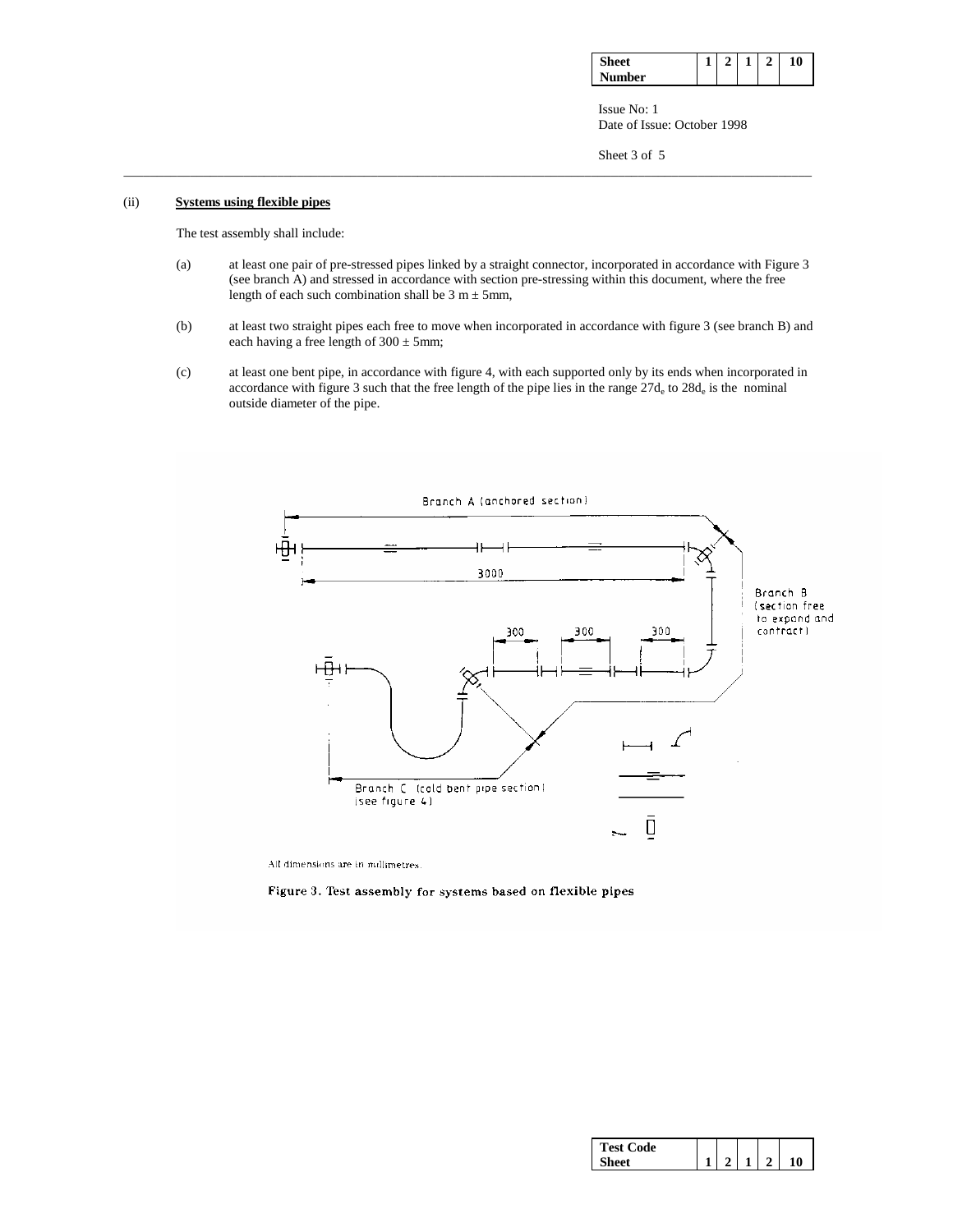| Number |  |  |  |  |  |
|--------|--|--|--|--|--|
|--------|--|--|--|--|--|

Issue No: 1 Date of Issue: October 1998

Sheet 4 of 5



\_\_\_\_\_\_\_\_\_\_\_\_\_\_\_\_\_\_\_\_\_\_\_\_\_\_\_\_\_\_\_\_\_\_\_\_\_\_\_\_\_\_\_\_\_\_\_\_\_\_\_\_\_\_\_\_\_\_\_\_\_\_\_\_\_\_\_\_\_\_\_\_\_\_\_\_\_\_\_\_\_\_\_\_\_\_\_\_\_\_\_\_\_\_\_\_\_\_\_\_\_\_\_

NOTE. Free length of pipe is  $27d_e$  to  $28d_e$  where  $d_e$  is the outside diameter of the pipe.

# Figure 4. Configuration of bent flexible pipes for thermal cycle testing

# (iv) **Pre-Stressing**

Subject the test pieces to be pre-stressed to a sustained force. This force is calculated as follows;

 Load (kg) = *Cross-sectional area x Tensile stress Gravity.* 

Where; Cross-sectional area is in  $mm<sup>2</sup>$ . Gravity =  $9.812 \text{ m/s}^2$ 

(Note: This is not applicable to PVC pipes or composite pipe systems.

Tensile Strength =  $OC - \S$ TE

OC = Coefficient of Thermal Expansion (supplied by manufacturer)

 $\Im T$  = Temperature Difference (K)

 $E =$  Modulas of Elasticity (MPa) supplied by manufacturer